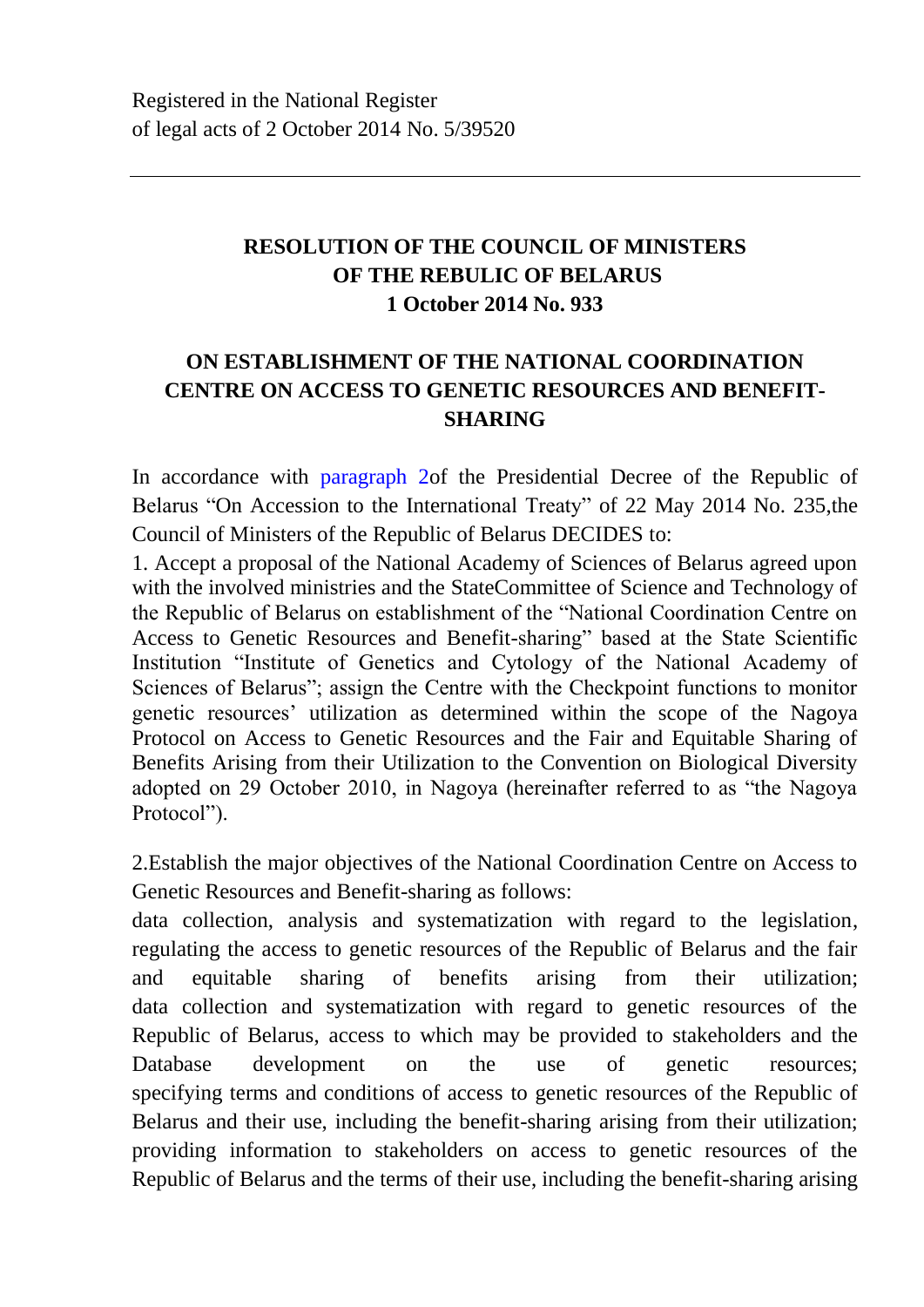arranging the expert review for projects and agreements on access to genetic resources of the Republic of Belarus and the terms of their use, including the benefit-sharing arising from their utilization for the compliance with the Nagoya Protocol;

information exchange with National Focal Points (National Coordination Centres) of other countries and international organizations on access to genetic resources and benefit-sharing;

providing advisory services to the involved Republican bodies of the State administration and other organizations in: drafting legislative acts on access to genetic resources of the Republic of Belarus and specifying terms of their use, including the benefit-sharing arising from the utilization of such resources;

preparing proposals on the accession to international treaties on access to genetic resources and specifying terms of their use, including the benefit-sharing arising from the utilization of such resources;

incarrying out functions of the Checkpoint to monitor the utilization of genetic resources:

data collection on receiving the prior informed consent on access to genetic resources and their sources; consolidation of mutually agreed terms for the use of such resources, including the benefit-sharing arising from their utilization; require users of genetic resources to provide information on the terms of the genetic resources' utilization and the compliance of terms with provisions of the Nagoya Protocol with a view of implementing effective measures to resolve issues in cases of non-compliance with the terms on access to genetic resources and their use, including the benefit-sharing arising from the utilization of such resources;

performing other tasks assigned to the Checkpoint to monitor the utilization of genetic resources within the scope of the Nagoya Protocol.

3.Republican bodies of State administration that carry outactivities in the field of biology, medicine, ecology and biotechnology shall assist the State Scientific Institution "Institute of Genetics and Cytology of the National Academy of Sciences of Belarus" in exercising functions of the National Coordination Centre on Access to Genetic Resources and Benefit-sharing.

4.Ascertain that financing of the State Scientific Institution "Institute of Genetics and Cytology of the National Academy of Sciences of Belarus" in implementation of its functions as the National Coordination Centre on Access to Genetic Resources and Benefit-sharing shall be provided within the republican budget allocated for scientific and technical scientific activity.